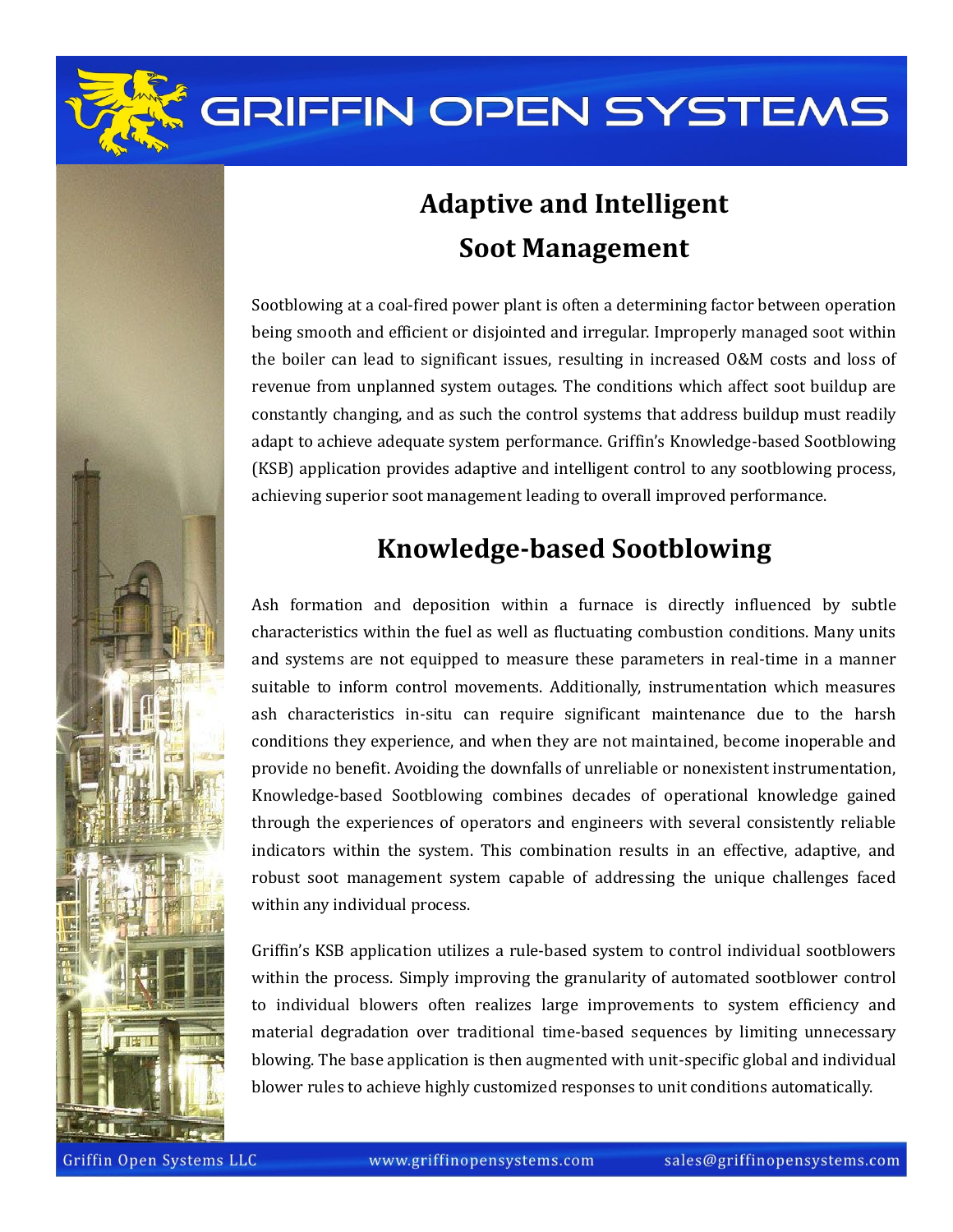

#### **Expected Improvements**

Griffin KSB applications rapidly become an indispensable control component that operations rely on during normal and abnormal operating conditions. Commonly observed benefits include:

- Consistent soot management across all operating crews, reducing many process irregularities
- Significant reduction in operator and engineer time focused on sootblower management
- Longer tube life due to reduced material erosion
- Auxiliary steam usage savings
- Improved heat transfer leading to heat rate improvement
- Fewer unplanned outages providing O&M cost savings and earlier dispatch

A Griffin KSB application immediately enhances the performance of any sootblowing system through its adaptive and robust implementation. In as little as  $1 - 2$  weeks, an application can be operating in closed-loop and providing benefits across your process. Regardless of the unique challenges within your system, a Griffin KSB can be configured to improve any relevant parameter. Please contact us today to learn more about your options!

Griffin Open Systems LLC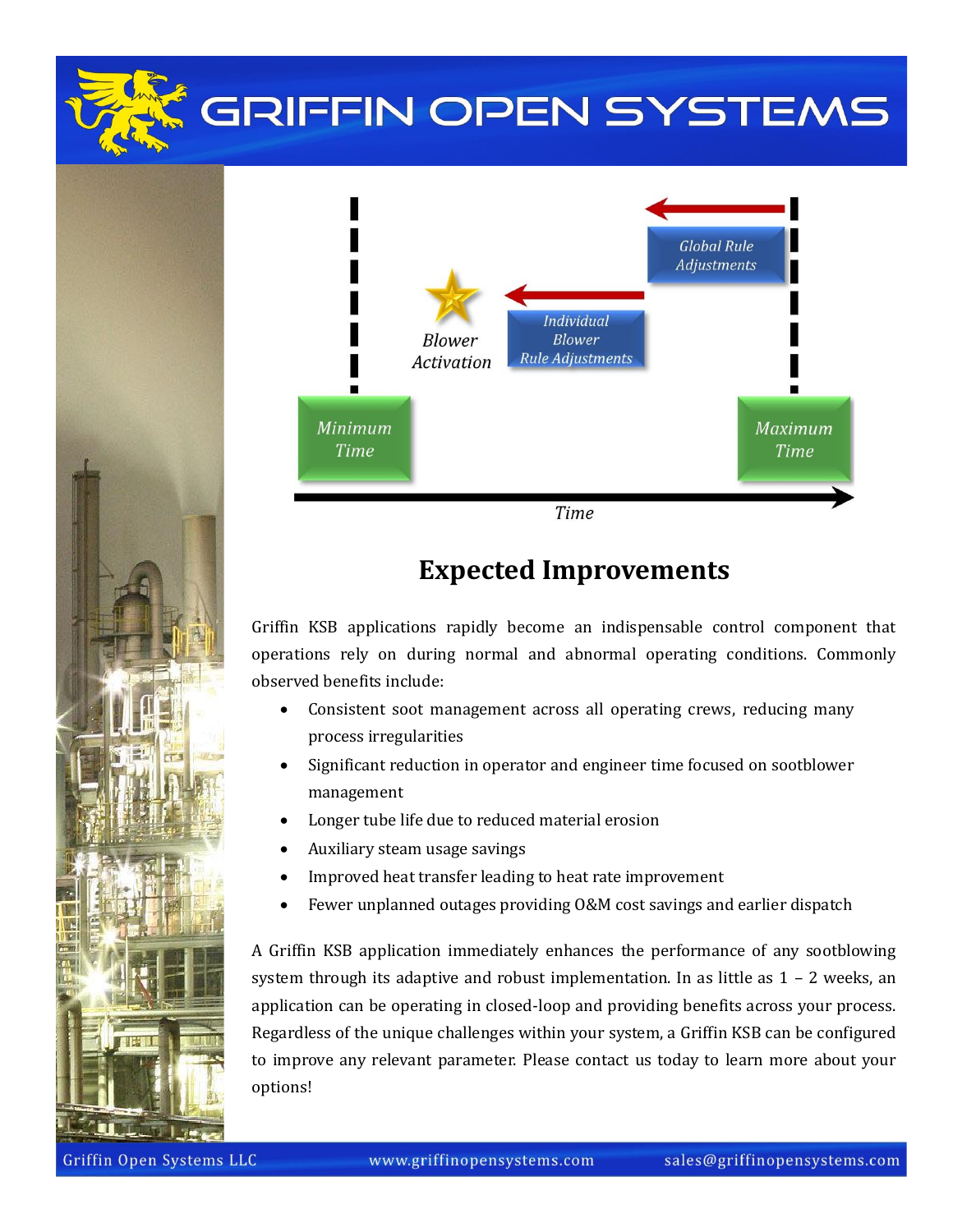

*unit where Griffin is installed. I make it a point to check the reheater for slag when the unit is off. I haven't seen any issues. Before Griffin, I was walking the unit down easily once a week, sometimes more. Usually we asked Operations to blow certain lances, which required verification and a physical check to make sure it achieved the level of cleanliness that we wanted. Sometimes I would change sequences to get the boiler clean…which usually required a week or so to [do]. Before Griffin, boiler cleanliness consumed 30% of my day. Now with Griffin, I don't do any of the tweaking anymore. Griffin does it for us.*

*As pleased as I am with Griffin, what amazed me most was how smoothly and effectively Griffin was rolled out. It was almost seamless and very professionally done. I've never been involved, at any place I've ever worked, where a change of this magnitude was rolled out so smoothly and seamlessly across multiple shifts."*

- Ben Hanneken, Engineering, Labadie Energy Center

*"KSB enabled us to break away from sequence blowing [and] got rid of 25+ operator-based sequences that were overkill. Blower run more as needed now, with roughly 20-30% aux steam savings. We've been able to tune KSB rules and holds on blowers such that our units are as efficient and as clean as needed for baseload, as well as being inefficient and as dirty as needed to keep exit temps up at low loads for best ESP and SCR operation, the latter of which has made for better flexibility and turndown."*

Doug Sturm, Sr Engineer, CGS Operations